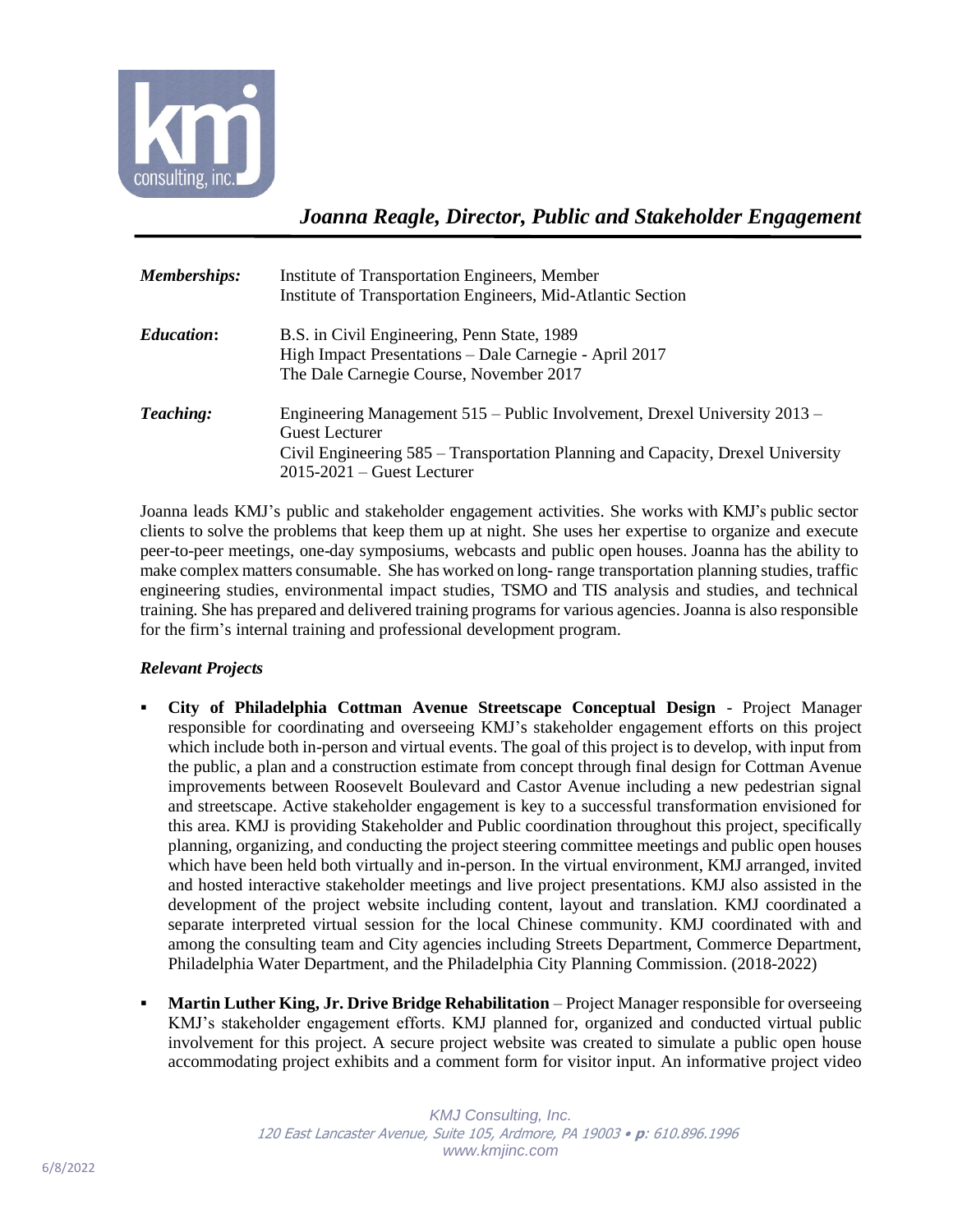was recorded to introduce website visitors to the project. Stakeholder engagement is key to a successful transformation as envisioned for this area. KMJ is responsible for all aspects of Stakeholder and Public Engagement program throughout this design project. (2020-2021)

- **City of Philadelphia Island Avenue Improvement Project –** Project Manager responsible for coordinating and overseeing KMJ's stakeholder engagement efforts. The goal of this project is to prepare final design plans for improvements along Island Avenue from Elmwood Avenue to Suffolk Avenue. Stakeholder engagement was a key component of this project. KMJ coordinated among the consulting team and the Streets Department to ensure that the information being presented was consumable to the stakeholders. KMJ is preparing for and conducting meetings with the City Project Team, Project Stakeholder Group, and various community groups. (2022)
- **Spring Garden Street Improvement Project** Project Manager responsible for coordinating and overseeing KMJ's stakeholder engagement efforts. Federal, State, and City partners have joined to launch the ALLways River to River - Spring Garden Street Improvement Project, a sustainable, bicycle and pedestrian friendly investment in Philadelphia's Spring Garden Street that will provide a stronger link between the Delaware and Schuylkill Rivers. KMJ planned for and conducted virtual meetings with key stakeholders providing them with an opportunity to meet the project team at the inception of the project This format provided an opportunity for discussion on key issues and enabled critical staff to participate, as needed. Stakeholder engagement is key to a successful transformation as envisioned for this area. (2022)
- **City of Philadelphia American Street Improvement Project – Traffic Engineering, City of Philadelphia Department of Streets –** Project Manager responsible for coordinating and overseeing KMJ's stakeholder engagement efforts. KMJ coordinated with and among the consultant team, stakeholder groups and various City agencies including Streets Department, Philadelphia Water Department throughout this project. KMJ planned, organized and facilitated all meetings including the Project Steering Committee Meetings, Lunchtime Business Meetings and Public Open Houses. KMJ also prepared the traffic control plans, the design of 24 ADA curb ramps, designed and built a website for the public and is providing consultation during construction. The City of Philadelphia received federal funding to make improvements along the approximate two-mile North American Street corridor between Girard and Indiana Avenues. The aim of this project isto make American Street work better for its users and to provide improved streetscape amenities, including green storm-water infrastructure, while continuing to accommodate the transportation needs of this diverse corridor. (2016-2020)
- **Program Management and Logistics Support, The Eastern Transportation Coalition**  Program manager that oversees the technical and logistics support for The Eastern Transportation Coalition staff and member agencies. This assignment involves technical expertise and leadership as well as the ability to clearly communicate complex concepts. KMJ provides technical and logistics support to the Coalition's programs, including TSMO, CAV and Freight. KMJ supports and organizes **Virtual meetings** as well as **hybrid-structured (in-person/webinar) meetings for 50 or more attendees;** conducts research; prepares technical reports and documents; and identifies technology transfer and knowledge enhancement. The technical support aspects of the project involve developing and organizing technical programs, meeting materials, and coordinating of on-going technical projects. **KMJ has supported the Coalition and its member agencies since 2003.**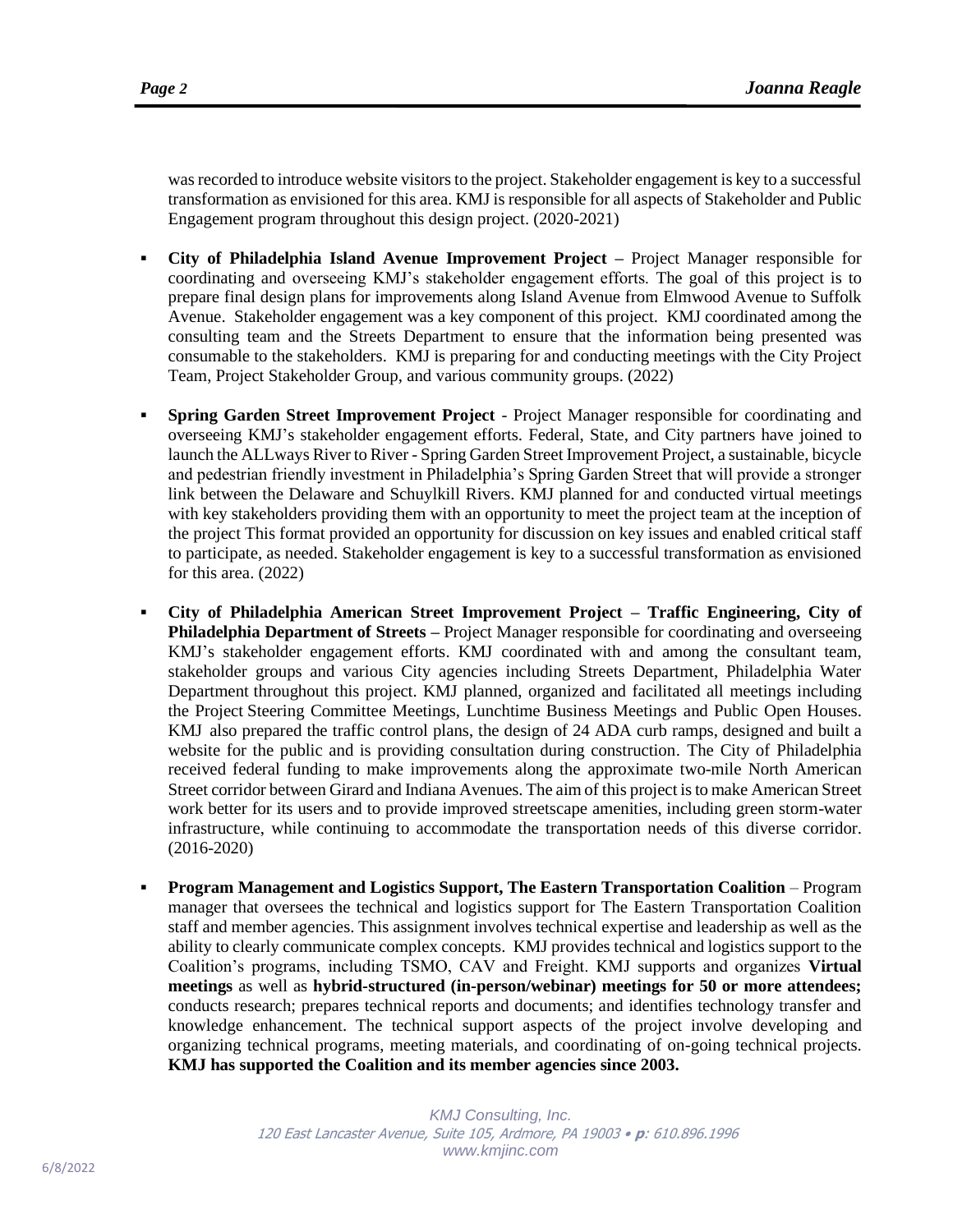KMJ has developed and conducted several in-person, on-location technical symposia bringing together panelists and participants from every part of the US. **KMJ takes a systematic technologyfocused approach and has developed a detailed event checklist to ensure success.** All attendees receive confirmation of their registration and follow up information related to the meeting. Lastly, KMJ conducts dry-runs with particpants, checks the technology platform and reviews all presentations prior to the event to ensure they are legible, understandable, and aesthetically pleasing within the specifications of the client. KMJ's direct personal touch enhances the member agencies' experience. (2003-2023)

- **National Performance Management Research Data Set (NPMRDS)** Project manager responsible for overseeing all of KMJ's work on this project. KMJ is responsible for Tier I support, including responding to technical support questions ranging from data access to HPMS conflation and data validation, NHS/shapefile coverage, and MAP-21 PM3 issues. KMJ fields 10 to 15 support requests per day and most are resolved within minutes – well under the 48-hour contract requirement. KMJ is also responsible for coordination of data access including the data sharing agreement process and development of the NPMRDS quick start guide. (2017-2027)
- **City of Philadelphia Neighborhood Slow Zone Program Application –** Project manager responsible for overseeing all aspects of KMJ's public involvement work on this project. KMJ prepared for and participated in four public meetings with residents in the Fairhill neighborhood to learn firsthand about the issues and hear their concerns. Based on the comments received from residents at the first two meetings, KMJ identified traffic calming measures that would be effective in the area and drafted a concept plan. KMJ then presented the traffic calming measures to residents for additional input at two public meetings. KMJ drafted a final concept plan indicating the traffic calming program in the Fairhill Neighborhood and prepared a preliminary cost estimate. (2019)
- **Pennsylvania Department of Transportation E04239 HSIP 2019 - WO#7 Chichester Avenue** Project manager responsible for overseeing KMJ's public involvement work on this project. KMJ coordinated two public meetings to present potential roundabout improvements at the intersections of Chichester Avenue and I-95 Northbound ramps/I-95 Southbound ramps. KMJ completed signal improvement plans for two existing signalized intersections. KMJ coordinated with PennDOT, Delaware County and Upper Chichester Township about the potential to construct roundabouts at the I-95 ramps with Chichester Avenue.
- **Pennsylvania Turnpike Commission – Transportation Operations and ITS, Smart Work Zones –** Project Manager responsible for overseeing all of KMJ's work on this project. The Pennsylvania Turnpike Commission (PTC) is working to create a Smart Work Zone Concept of Operations to detect, display and disseminate traffic impacts associated with roadway construction efforts. KMJ worked with Gannett Fleming to provide comprehensive research to identify best practices for the PTC's Smart Work Zone Systems. The best practices memo was comprised of a literature review, which researched federal and state agency-published documents, academic primary research, and tech showcases, along with four state DOT interviews with nationally recognized smart work zone experts. This memo summarized types of devices deployed, overall deployment approaches, application types, communications protocols, traveler information techniques, connected vehicle applications, procurement mechanisms, project costs, and success measures. (2017)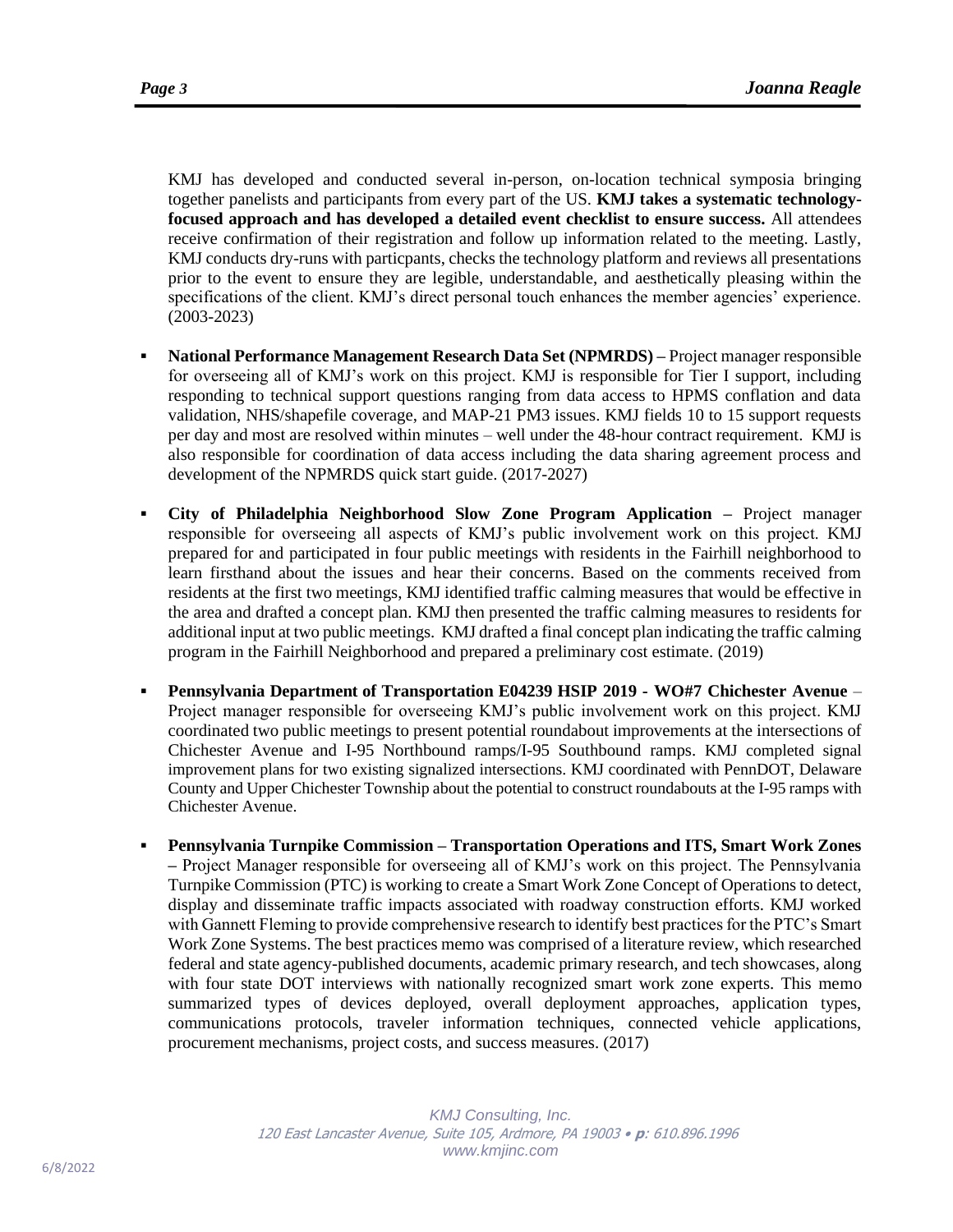- **Pennsylvania Turnpike Commission – Transportation Operations, Wrong Way Driving Study –** Project Manager responsible for overseeing all of KMJ's efforts on this project. The Pennsylvania Turnpike Commission (PTC) is seeking a solution to combat wrong way driving practices. KMJ is responsible for Stakeholder survey, outreach and documentation. KMJ created an in-depth online survey for PTC Interchange managers, District Managers, Maintenance and TOC Staff. Based on this survey, KMJ conducted several interviews with PTC employees who could identify problems and produce solutions to wrong way driving on the turnpike and surrounding roadways. These survey and interview results helped shape a mitigation plan to reduce common factors (poor pavement markings, poor signage, distracted driving, etc.) that caused drivers to travel the wrong way on the turnpike. (2017)
- **Pennsylvania Turnpike Commission – Transportation Operations and ITS Training –** Project Manager responsible for overseeing and coordinating all training materials. The Pennsylvania Turnpike Commission (PTC) is continually working to create a more effective, efficient, and safe toll road. KMJ worked with AECOM, PTC, and Daktronics to create a training program for PTC Traffic Operations Center (TOC) Staff. That provided step-by-step visual and textual instructions on proper operation of DMS signs in Daktronics Vanguard software. KMJ conducted two training sessions on the PTC's new Full Color DMS. Training sessions included Duty Officers (DOs) that emphasized usage of the message library for consistency, accuracy, and simplicity. (2016)
- **Pennsylvania Turnpike Commission, GCE Contract No. 4400003106 –** Project Manager for KMJ's efforts on this GCE contract. Specifically, planning and facilitating a series of **Peer-to-Peer**  webcasts with other toll agencies to share/exchange information on pertinent topics. These webcasts give agencies an opportunity to convey information and exchange ideas to improve operations. The Pennsylvania Turnpike (PTC) opened in 1940 as the Nation's first toll road. KMJ is providing support to the ITS/Traffic Section of the PTC and has updated its **ITS Long-range Plan** to include futurelooking initiatives such as, connected and automated vehicles, road weather systems, work zones and enhanced situational awareness. These future initiatives will be phased in through the Capital Planning and other processes. The Long-range Plan Update is one of several plans that will be rolled into the **Transportation Operations Plan (TOP) Plan**. KMJ jointly facilitated the Operations Technology committee for the Infrastructure Preservation strategic planning effort in 2013-2014. KMJ also contributed to the **National Best Practices** report prepared in 2013; summarizing interviews from toll agencies around the country and identifying best practices for the Pennsylvania Turnpike Commission to consider. (2012-2017)
- **Pennsylvania Turnpike Commission Procurement of Real Time Traffic Flow Data –** Project Manager for this validation effort. The Pennsylvania Turnpike Commission (PTC) sought to have real-time speed and travel time information for selected sections of the Turnpike System. The dissemination of such information is a key component in the efficient use of transportation facilities, which in turn can be used to inform travelers. As part of this project, the PTC sought an independent source to collect travel time information to ensure the accuracy and reliability of the real-time data collected by the vendor. KMJ along with Texas A&M Transportation Institute jointly conducted a validation of the vendor's real-time traffic information on the Pennsylvania Turnpike. The report summarized data collected across 29 miles of rural and urban sections of the Turnpike and compared the vendor's traffic data to meet PTC accuracy requirements. KMJ mapped out locations for sections of the Turnpike and installed BlueTOAD™ devices to collect high quality, timely, reliable, and relevant traffic speed and travel time information. (2014-2016)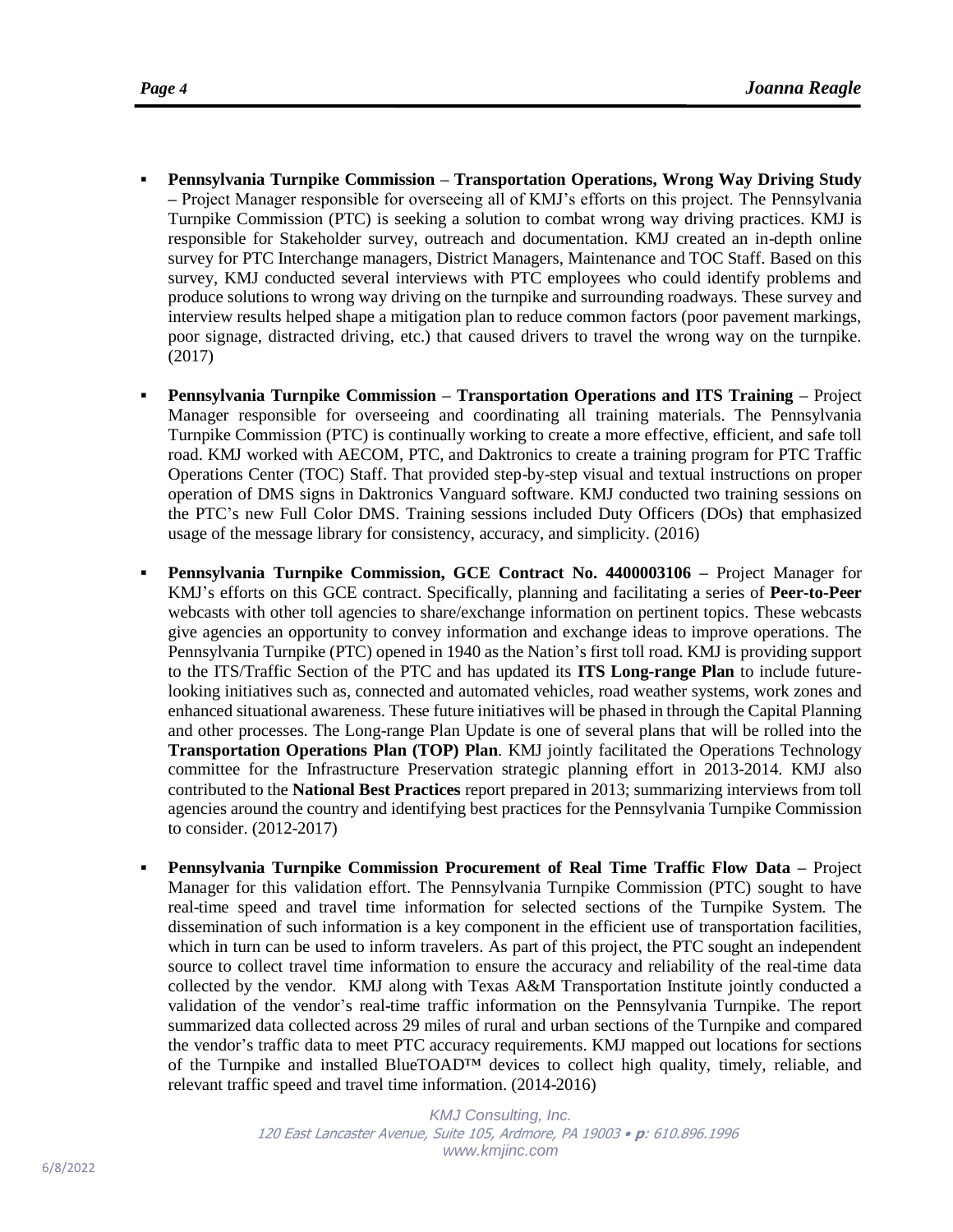- **Pennsylvania Department of Transportation District 6-0 E01381/E03106 TMC Support Services –** Project Manager responsible for the development of the VPP Suite performance measures tools training program. She oversees the program to provide technicians with a detailed explanation on each of the tools and hands-on instruction as to how the tools can expand their use of the systems within the TMC for PennDOT's benefit. As part of a multi-disciplinary team, KMJ's Traffic Management Center (TMC) Technicians staff the District 6-0 Regional TMC. The TMC technicians monitor and operate the District 6-0 ITS Components, such as CCTV, DMS, incident management, ramp metering, and travel times to effectively and efficiently manage the roadway network. KMJ provides ongoing training to the TMC technicians as part of this contract. The technicians have been instructed by KMJ on basic traffic signal operations including components, timing, and software to enrich their understanding of traffic flow and allow them to better perform their tasks at the TMC. In conjunction, KMJ provided training on seven different types of traffic signal software used to communicate with hundreds of traffic signals throughout District 6-0. The technicians currently use the software in coordination with the District Traffic Signal Supervisors to monitor communication and check timings and phasing on District 6-0 traffic signals. (2008-2017)
- **NYMTC** Transportation Information Gateway Project Manager responsible for reviewing and overseeing stakeholder involvement documents and presentations prepared by KMJ for the Transportation Information Gateway development. The New York Metropolitan Transportation Council (NYMTC) is a member agency-guided MPO that serves as a planning forum for NYC, Long Island, and the Lower Hudson Valley. To help address transportation-related needs and forecasting future conditions, NYMTC is implementing a specialized web-based transportation application (the Transportation Information Gateway) to function as a data warehouse, so member agencies can contribute databases to be viewed internally or by the public. Acting as a liaison between the NYMTC stakeholders and the Cambridge Systematics development team, KMJ fosters constructive dialogue to meet project requirements and address test-user feedback. As an integral part of the iterative "agile" software development process, KMJ created an intuitive, self-contained user feedback suite which contains detailed instructions pertinent to the current iteration, lists of known issues and project requirements, and a feedback input form. KMJ has also developed a method for extracting rich metadata from user feedback for distribution to both the developers and the steering committee to better understand avenues for future project development. (2014-2017)
- **Montgomery County Planning Commission PA 100 Controlled Access & Future Growth Study –** Project Manager responsible for overseeing KMJ's efforts related to stakeholder involvement for this project. KMJ planned and conducted a charrette to identify traffic, access, and safety issues from the public officials and stakeholders in the area; and, an open house to review alternatives and study findings with the public, as well as plan for and conduct a final presentation to adopt the results of the final report. (2013).
- **Winter Weather Response Plan, City of Philadelphia Department of Streets** Assisted with facilitation efforts and preparations for focus groups with staff, and stakeholder and external partner interviews to understand available technology and state-of the-practice methods for snow removal, including chemical treatment, equipment, situational awareness and technology. The City of Philadelphia (COP) Department of Streets was re-examining its winter weather operations, including use of and application of chemical product, technology to gain situational awareness, and overall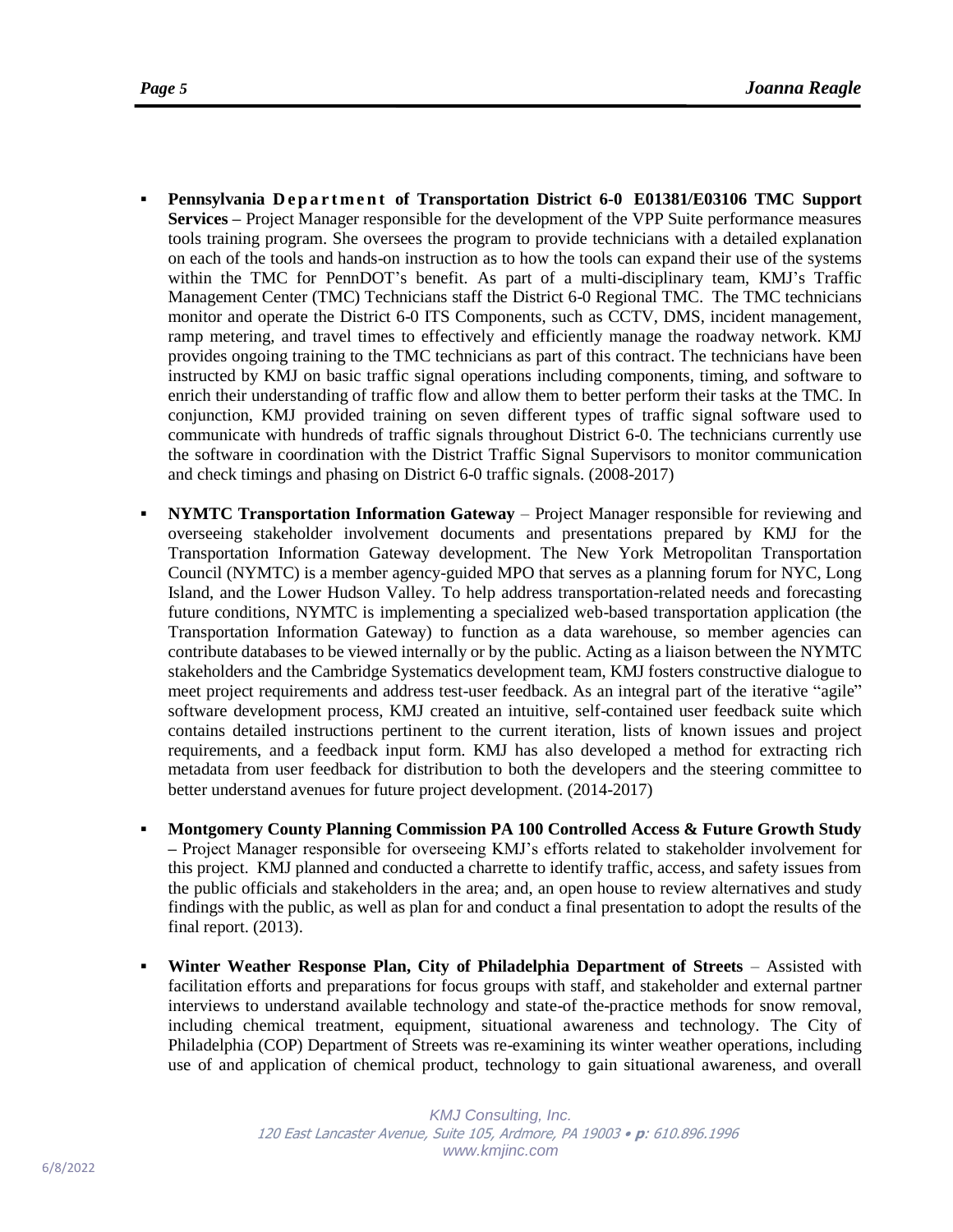efficiency in its operations. The COP sought short term and long term high level recommendations to upgrade the City's Winter Weather Response system. (2015)

- **Pennsylvania Department of Transportation E02300 BHSTE-ITS Open-End Agreement WO#5, WO#7 & WO#8** – Assisted with the quality assurance associated on three assignments which included Performance Measures (WO#5), Congested Corridors Program (WO#7), and Highway Occupancy Permit Process and Smart Transportation Growth (WO#8). In the performance measures assignment, KMJ helped to identify specific, attainable, and relevant performance measures to be utilized by other transportation agencies to monitor and manage recurring and non-recurring congestion. In the Congested Corridors Program assignment, KMJ provided support in the identification of innovative and cost-effective solutions for congested corridors in Pennsylvania applicable to signal arterial corridors. In the Highway Occupancy Permit Process and Smart Transportation Growth assignment, the objective is to develop a procedure for the State to support economic development and smart growth through the highway occupancy permitting process. Developed questionnaires and interviewed developers and other stakeholders to document their experiences and identify issues. (2011-2013)
- **Pennsylvania Department of Transportation Bucks & Montgomery Land Use Study (District 6- 0: E02033)** - Project manager responsible for overseeing work completed for the intersections identified in Phase 1 of project. Assisted in the preparation of the study documents including the project overview, municipal summaries, and intersection analysis/recommendation summaries. Field assessments were conducted at each location to identify issues. Intersection summaries were created outlining issues and identifying low cost/short term along with moderate cost/mid-termimprovements. In the intersection summaries, findings were summarized, and improvements were outlined and illustrated graphically. (2013-2014)
- **Pennsylvania Department of Transportation District 8-0 E02030 Maintenance and Traffic Units Open End Engineering Agreement** – Senior planner responsible for WO#2. She identified and summarized the Roles and Responsibilities of the PennDOT District 8-0 RTMC Staff to facilitate the transfer to the new combined RTMC facility. KMJ supported the team on this WO by capturing and summarizing staff roles and responsibilities through personal and telephone interviews. KMJ will continue supporting the RTMC relocation effort through future work orders. (2010-2015)
- **Overbrook Farms Traffic Study and Transportation Plan, Philadelphia, PA** Responsible for planning, conducting, and summarizing the results of the Charrette and walking tour as part of the overall community transportation study. Responsibilities included working with the local residents to understand their issues and concerns regarding traffic and parking in the study area. (2010)
- **Delaware Department of Transportation (Agreement 1389) Traffic Engineering & ITS Open End, Task Order 8 – Training –** Senior planner responsible for the preparation and conduct of Customer Service and other training for DelDOT Traffic Management Center, engineering and related staff. A combination of discussion, group exercises, and lecture were used to convey the material to the group. This hands-on course included basic knowledge in customer service presented through lecture, group exercises and coaching. (2007-2010)
- **Philadelphia Navy Yard Bus Study, Philadelphia Industrial Development Corporation (PIDC), Philadelphia, PA** – Project manager responsible for overseeing KMJ tasks, such as travel time data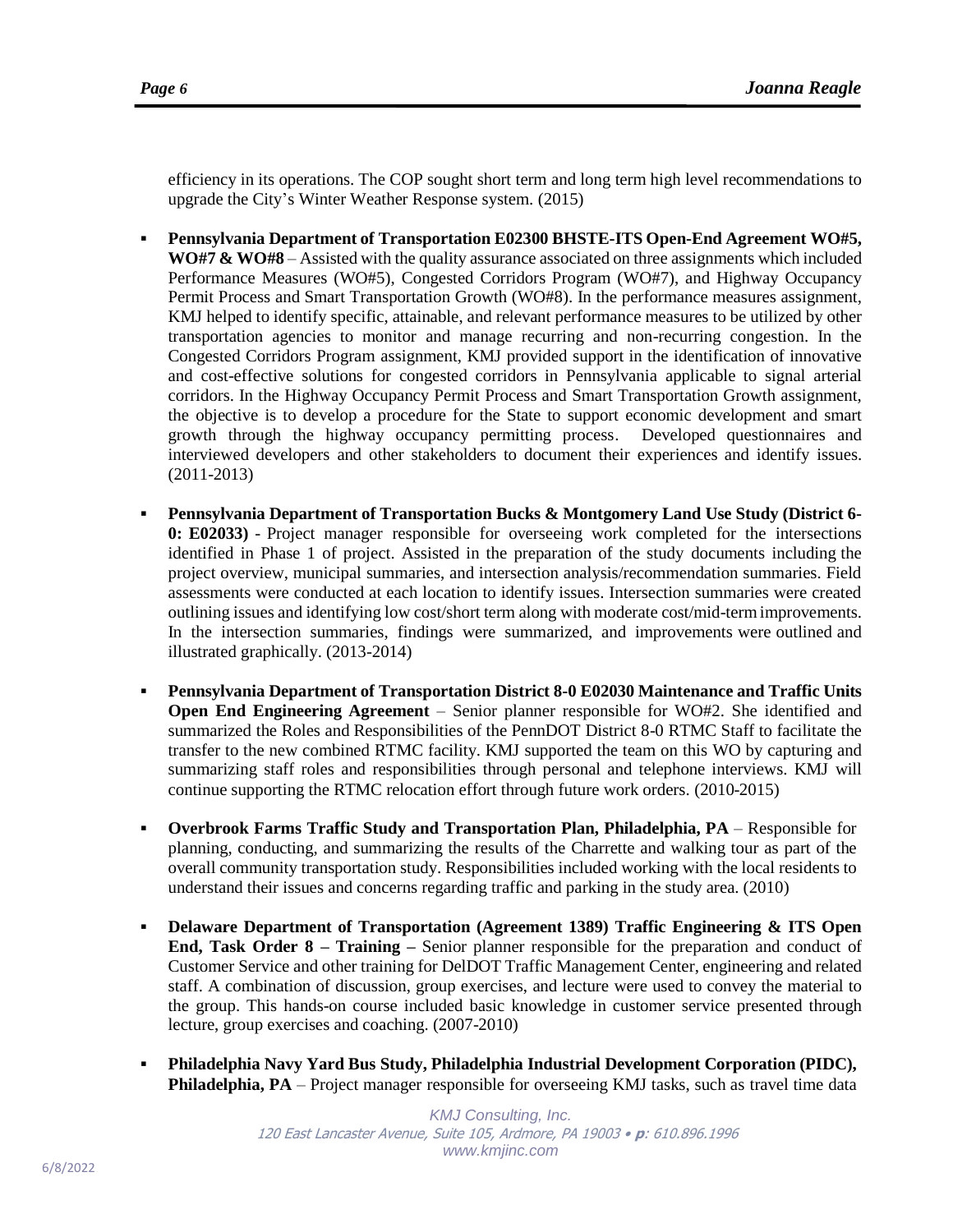collection to evaluate the bus service needs at the Navy Yard. The analysis of the effectiveness and efficiency of bus services always begins with an effort to collect timely, fresh data. The goal of the data collection task is to compile key service indicators to help frame a discussion of how well the existing transit routes are servicing their various clients and how efficiently the routes are being operated. KMJ is conducting an initial review of potential service routes. KMJ conducted travel time analysis including data collection in support of the new route development tasks. (2011-2012)

- **Pennsylvania Department of Transportation Districts 6-0 and 11-0 E01040 BHSTE Open End Agreement for Various ITS, Congestion Management, Traffic Engineering, and Incident Management Services – WO#10 Incident Response Plan Development, & WO#16 RCRS Detour Routes Assignment** – Quality assurance officer responsible for quality control for Incident Response Plan (IRP) development and review for regional Transportation Management Centers in PennDOT Engineering District 6-0 and District 11-0. The IRP's document the appropriate actions, ensure response consistency, and provide adequate guidance in the event that a neighboring district is required to assist in the incident management responsibilities. This agreement also included an RCRS (Road Condition Reporting System) Emergency Detour Route assignment. As Project Manager, Ms. Reagle worked with PennDOT District 6-0 to transfer iDRuMs (Interactive Detour Route Mapping) for corridors in District 6-0 created by DVRPC to the PennDOT RCRS (Road Condition Reporting System) to be used when major incidents require closure of portions of major corridors in District 6. (2011-2012)
- **Pennsylvania Department of Transportation District 6-0 E01271/ E02948 ITS Design and Support WO#1 & WO#2** – Assisted with quality assurance associated with the evaluations of ITS technologies to monitor and manage traffic congestion. Two assignments were completed including the evaluation of Bluetooth readers to collect and report travel time and speed information along I-76 and a study to document conditions along I-476 in anticipation of the ramp metering system completion. (2009-2013)
- **Pennsylvania Department of Transportation E01041 BHSTE Open End Agreement for Various ITS, Congestion Management, Traffic Engineering, and Incident Management Services – RTMC Training** – Prepared training materials and delivered customer service training for the Regional Traffic Management Center in PennDOT Engineering District 8-0. The training program focused on improving all communications and stressed the importance of speaking with an appropriate and enthusiastic tone, listening to the customers, speaking in terms that they can understand, and satisfying both the emotional and technical needs of each customer. (2008)
- **Pennsylvania Department of Transportation District 8-0 E01021 Highway Occupancy Permit (HOP) Application Reviews** – Assisted in the quality assurance for KMJ HOP application reviews, including traffic impact studies, signal permit plans, level of service and capacity analyses, trip forecasting (generation, distribution, modal split, and assignment), signal warrant analyses, turn lane and phasing warrant analyses, signal timing, phasing, coordination, data collection, and preparation of final review comments. (2007-2012)
- **Bucks County Regional Traffic Study, Delaware Valley Regional Planning Commission, Bucks County, PA** – Senior planner to prepare the traffic calming feasibility study for 16 roadways in Bucks County, PA. Ms. Reagle planned for and participated in public meetings. The PennDOT publication 383 was used as a guide to develop the regional plan. The comprehensive study determined whether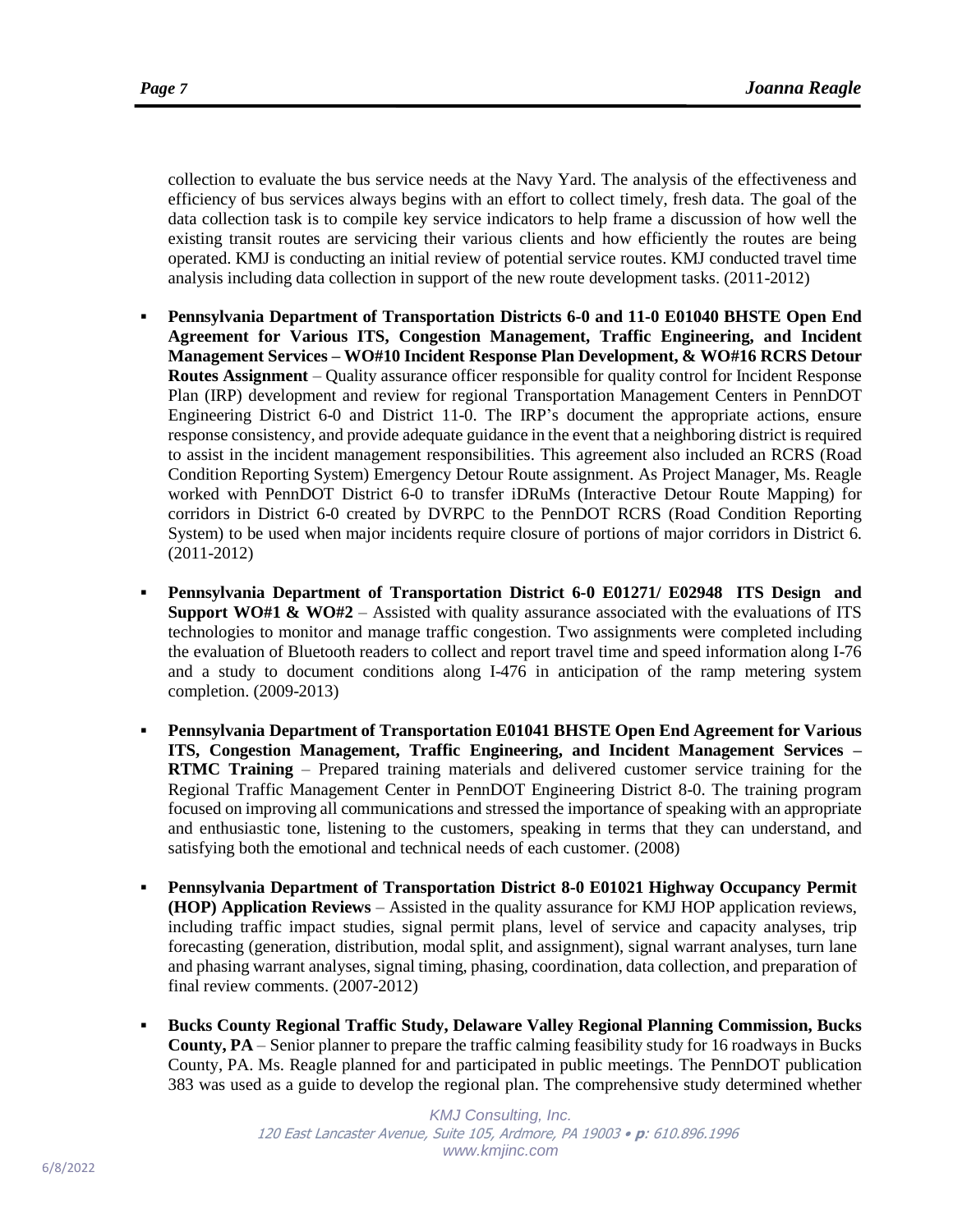local traffic calming measures could play a role in addressing regional issues related to truck traffic and speeding. Following the assessment of initial eligibility, a series of traffic calming measures were identified and documented in the report. (2007)

- **Long-Range ITS Plan and Architecture, Pennsylvania Turnpike Commission, Statewide, PA** Responsible for stakeholder involvement, including conduct of workshops and interviews. All internal and external stakeholders participated in a series of workshops to ascertain their perception of the ITS needs of the PTC. A follow up workshop was conducted to validate the responses and rank the needs. A draft report documenting the needs as related by the stakeholders was prepared. (2007)
- **A Course in Practical Traffic Engineering Concepts, Delaware Center for Transportation, DE**  – Assisted in preparing a series of courses on traffic engineering subjects, such as traffic flow theory, pedestrian theory and practice, volume studies, field studies, and the MUTCD to name a few. Each course included a presentation, discussion, an in-class exercise and a learning evaluation tool. These courses were given to Delaware Department of Transportation staff as part of their on-going in-house training program. (2004)
- **Environmental Impact Study Capacity Enhancement Program (CEP), Philadelphia International Airport, Philadelphia, PA–** Responsible for the transportation elements of this environmental impact statement prepared for the Philadelphia International Airport (PHL). Impacts to the internal and external transportation circulation system were explored and documented for the CEP. The three alternatives included re-alignment of the airport runway system that would have potential. impact to the adjacent highway and freight rail network. Ms. Reagle was also responsible for coordinating and overseeing the data collection and analysis related to the surface transportation sections for the Philadelphia International Airport environmental impact study for the Runway 17-35 Improvement Program and she participated in the public meetings for this project. (2007)
- **South Jersey Waterfront Master Plan, Delaware River Port Authority –** Provided stakeholder and public involvement consulting services to the team on this project to prepare a comprehensive master plan for the Southern New Jersey Waterfront. The study provided a rational decision-making framework for how best to meet public and commercial needs while preserving environmental resources. Components of the study included but were not be limited to: public and private port facilities; commercial and retail development; residential housing; public access; transportation; parking; water resources; utilities; and environmental and natural resources. The counties included were Salem, Gloucester, and Camden. (2005-2007)
- **I-476/PA 309 Corridor Unified Traffic Management and Signal Coordination Plan** Stakeholder Involvement Coordinator for multiple jurisdictions to develop a Unified Traffic Management and Signal Coordination Plan within the Pennsylvania Turnpike Northeast Extension (I-476) / PA 309 Corridor to handle both routine traffic conditions and diversions from the Turnpike. A critical component of the diversion plan is the ability to coordinate traffic signal timing along the arterial network thus creating a progression capable of moving traffic in the desired direction through the corridor. (2005)
- **Route 309 Expressway Improvement Project, Pennsylvania Department of Transportation (District 6-0)** – Project manager overseeing the traffic engineering analyses conducted for the design of the mainline and interchanges. She also analyzed the effects of traffic diversions at almost 90